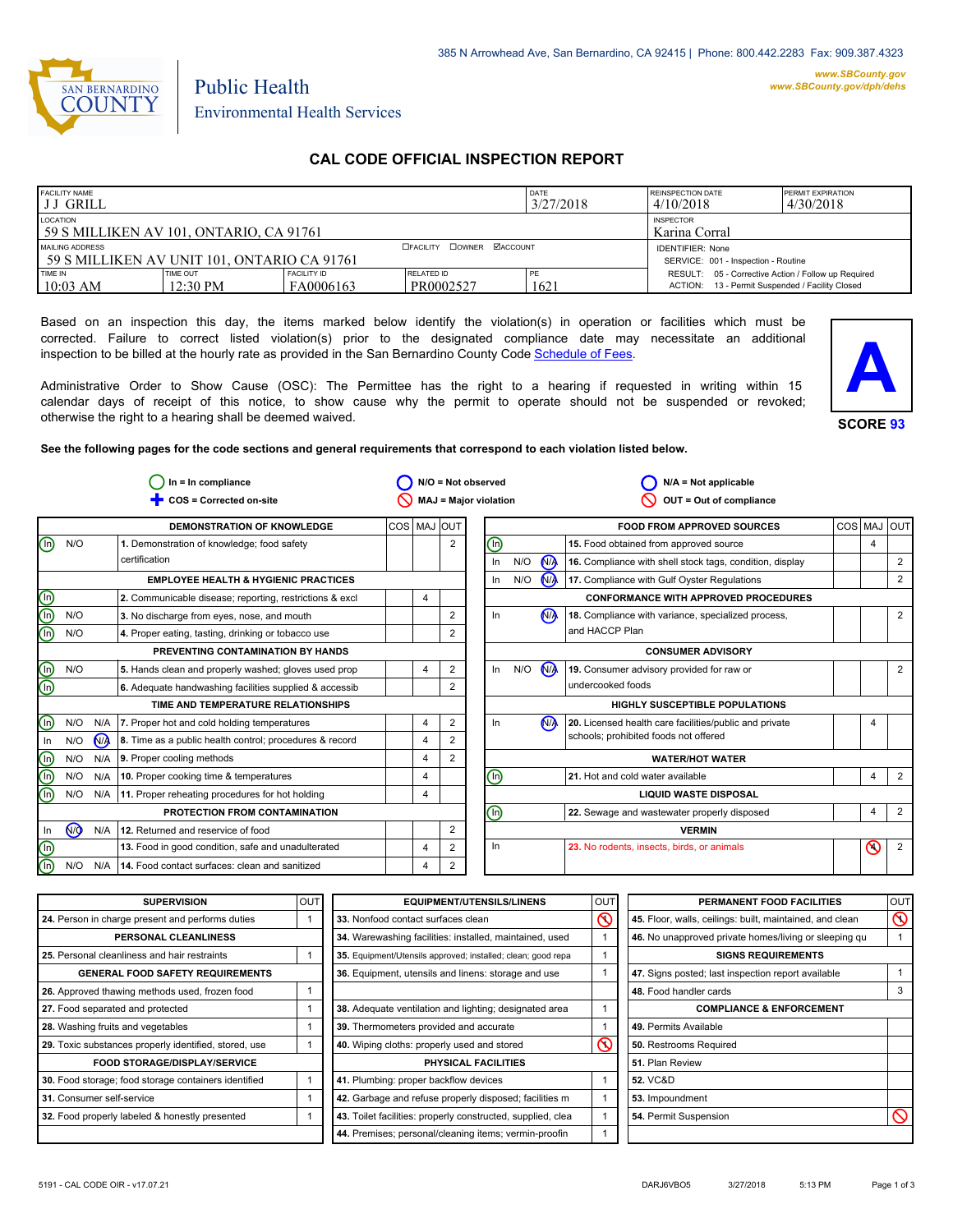

Environmental Health Services

Public Health

## **CAL CODE OFFICIAL INSPECTION REPORT**

| <b>FACILITY NAME</b>                                                           | <b>DATE</b>                                |
|--------------------------------------------------------------------------------|--------------------------------------------|
| JJ GRILL                                                                       | 3/27/2018                                  |
| LOCATION<br>59 S<br>CA 91761<br>$\lceil 101 \rceil$<br>ONTARIO.<br>MILLIKEN AV | <b>INSPECTOR</b><br>TZ.<br>` Karina Corral |

#### **54. PERMIT SUSPENSION**

| <b>POINTS</b> | Compliance date not specified |  |  |  |  |
|---------------|-------------------------------|--|--|--|--|
|               | Not In Compliance             |  |  |  |  |
| п             | Violation Reference - HSC -   |  |  |  |  |
|               | 114409, 114405                |  |  |  |  |

#### **Inspector Comments:**

Permit was suspended this date due to evidence of rodent infestation. Numerous rodent droppings observed through out food facility.

A notice of closure suspension was posted in this food facility. Grade card was removed from food facility.

A supervisor review has been scheduled for 9:00am @ 8575 Haven Ave. Rancho Cucamonga. Attendance is required before this facility can be re-inspected. This facility must remain closed until a re-inspection is conducted by this agency to determine compliance.

**Violation Description:** If an imminent health hazard is found, an enforcement officer may temporarily suspend the permit and order the food facility immediately closed. (114409, 114405)

## **23. NO RODENTS, INSECTS, BIRDS, OR ANIMALS** ê**! MAJOR** ê**!**

| <b>POINTS</b> | Compliance date not specified | <b>Inspector Comments:</b> Observed numerous rodent droppings in the following areas: |
|---------------|-------------------------------|---------------------------------------------------------------------------------------|
|               | <b>Not In Compliance</b>      |                                                                                       |
|               | Violation Reference - HSC -   | 1) Kitchen Shelving above Hand sink area.                                             |
|               | 114259.1, 114259.4, 11425     | 2) Kitchen bottom shelving below mop sink area.                                       |
|               |                               | 3) On top of the 3 door reach in cooler in kitchen area.                              |
|               |                               | 4) Floor underneath storage units in rear storage area.                               |
|               |                               | 5) On floor behind ice machine at the front kitchen                                   |

Maintain all areas of food facility free of vermin and in a clean condition. Immediately clean and sanitize all affected areas of this food facility. Eliminate all active rodent activity from this facility.

A closure sign was posted on this date.

**Violation Description:** Food facility shall be kept free of vermin: rodents (rats, mice), cockroaches, flies. (114259.1, 114259.4, 114259.5) Live animals are not allowed in a food facility unless, food employees with service animals may handle or care for their service animal if they wash their hands as required or persons who are licensed pursuant to Chapter 11.5 of Division 3 of the Business and Professions Code. (114259.4, 114259.5)

#### **33. NONFOOD-CONTACT SURFACES CLEAN**

| <b>POINTS</b> | Compliance date not specified | Inspector Comments: Clean the following non contact food areas observed with grease and food debris |
|---------------|-------------------------------|-----------------------------------------------------------------------------------------------------|
|               | <b>Not In Compliance</b>      | build-up:                                                                                           |
|               | Violation Reference - HSC -   |                                                                                                     |
|               | 114115 (c)                    | 1. Stove top and sides of stove next to 2 door refrigeration unit                                   |
|               |                               | 2. Ventilation hood above the cook station.                                                         |

Maintain all non contact food areas in a clean and sanitary condition.

**Violation Description:** All nonfood contact surfaces of utensils and equipment shall be clean. (114115 (c))

## **40. WIPING CLOTHS: PROPERLY USED AND STORED**

| <b>POINTS</b> | Compliance date not specified                  | <b>Inspector Comments:</b>                                                    |
|---------------|------------------------------------------------|-------------------------------------------------------------------------------|
|               | <b>Not In Compliance</b>                       | Observed wet cloth on counter above 2 door refrigerator unit in kitchen area. |
|               | Violation Reference - HSC -<br>114135.114185.1 | Ensure all wet cloths are stored in a sanitizer bucket when not in use.       |
|               |                                                |                                                                               |

**Violation Description:** Wiping cloths used to wipe service counters, scales or other surfaces that may come into contact with food shall be used only once unless kept in clean water with sanitizer. (114135, 114185.1, 114185.3 (d-e)) Sponges shall not be used in contact with cleaned and sanitized or in-use food contact surfaces. (114135)